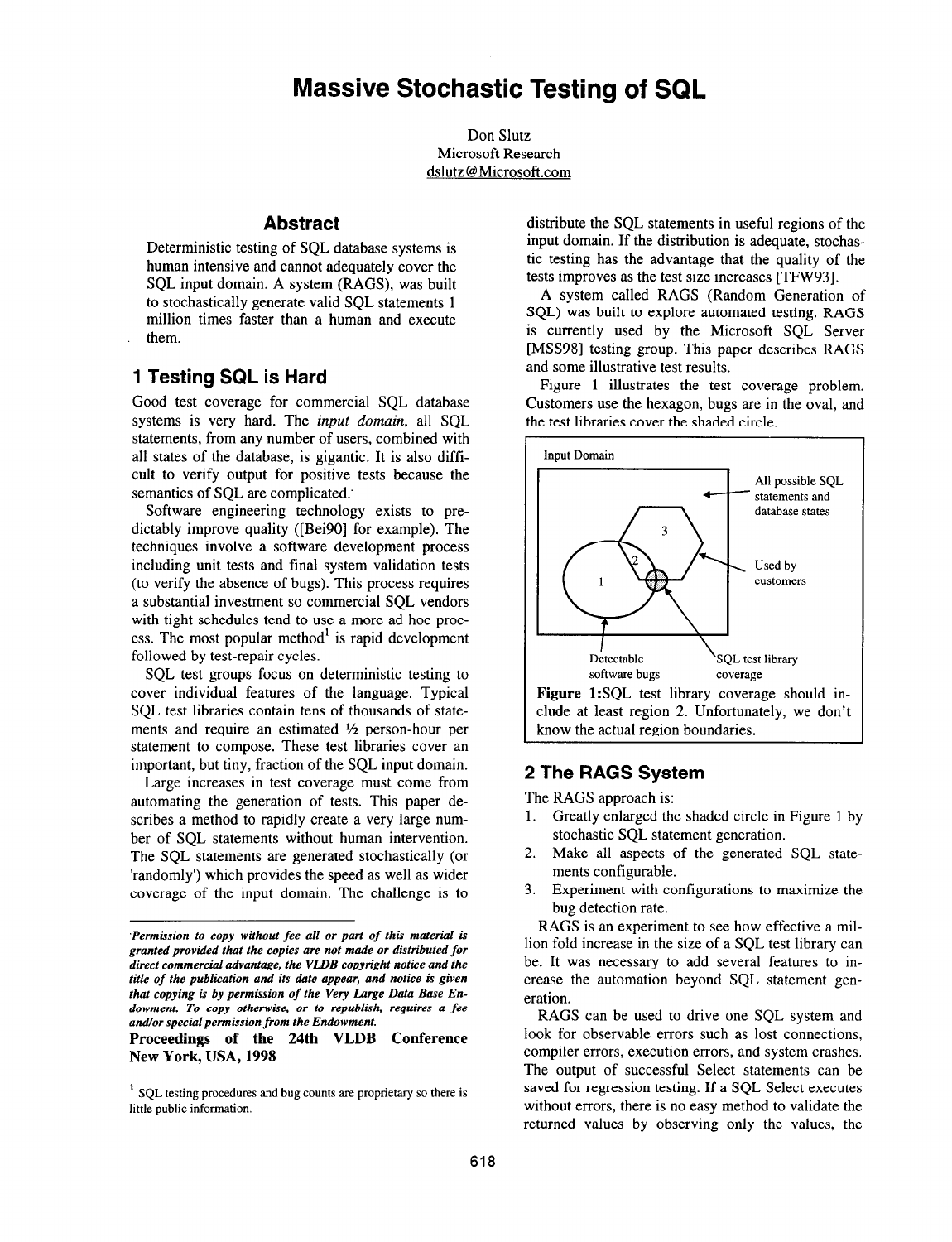query, and the database state. Our approach is to execute the same query on multiple vendor's DBMSs and then compare the results. First, the number of rows returned is compared and then, to avoid sorts, a special checksum over all the column values in all the rows is compared. The comparison method only works for SQL statements that will execute on more than one vendor's database, such as entry level ANSI 92 compliant SQL[Ans92].

The RAGS system is shown in Figure 2 below. A configuration file identifies one or more SQL systems and the SQL features to generate. The configuration file has several parameters for stochastic SQL generation: the frequency of occurrence of different



Figure 2: RAGS system. Several instances can be executed concurrently to represent multiple users.

statements (Select, Insert.. .), limits (maximum number of tables in a join, maximum entries in a Group by list...), and frequency of occurrence of features (outer join, Where, Group by.. .). It also has execution parameters such as the maximum number of rows to fetch per query.

The first step in running experiments on multiple systems is to ensure the databases are the same. They all must have identical schemas and identical data in their tables. It is not necessary that they have the same set of indexes or other physical attributes.

When the RAGS program is started, it first reads the configuration tile. It then uses ODBC[MS097] to connect to the first DBMS and read the schema information. RAGS loops to generate SQL statements and optionally execute them. Statement generation is described in the next section. If the statement is executed on more than one system, the execution results are compared. For numeric fields, the precision is reduced to a configurable value before the comparison is made. This avoids the problem of 1.999999 differing from 2.

At the end of the run, RAGS produces a report containing errors found, statistics of the run, and checksums of queries. A utility is provided that compares the reports from several runs and summarizes the differences. The comparison can be between different vendors or different versions of the same system (regression testing).

A typical SQL Select statement generated by RAGS is shown in Figure 3.

| SELECT TO.au_id, LTRIM(('cuIe' +TO.au_id))<br>FROM authors TO |
|---------------------------------------------------------------|
|                                                               |
| $[WHERE NOT (NOT (T0.au_fname ) != ANY ($                     |
| SELECT ' ' E'                                                 |
| FROM discounts T1, authors T2                                 |
| WHERE NOT $(('   K' )) = 'tKpc   AV' ) ) )$                   |
| GROUP BY TO.au_id, TO.au_id                                   |
|                                                               |
| <b>Figure 3</b> . Select statement generated by               |
| IRAGS.                                                        |

acter strings). RAGS uses parenthesis liberally, The target database pertains to a publishing company. The stochastic nature of the statement is most mostly to aid human recognition. evident in the unusual character constants and in unnecessary constructs such as "NOT NOT". RAGS also builds From lists, expressions, scalar functions, and subqueries stochastically but they appear less bizarre. Correlation names are used for tables to allow correlated column references. Constants are randomly generated (both length and content for char-

A somewhat larger RAGS generated SQL Select statement is shown in Figure 4 below. This type of statement is sufficiently complex that it is not likely to be found in a deterministic test library.

Our experience has been that about 50% of the Select statements return rows. This follows from the symmetry of predicates P and Not P occurring equally likely.

```
SELECT TOP 2 '60' , ((-1) \{(-(1-qty))\})/((-2) ), (2) + (T0.min\_lvl), '_^p:'
FROM jobs TO, sales Tl 
WHERE ( ( (TO.job-id ) IS NOT NULL ) OR (('Feb 24 7014 10:47pm' )= ( 
SELECT DISTINCT 'Jun 2 5147 6:17am' 
FROM employee T2, titleauthor T3, jobs T4 
WHERE ( T2.job_lvl BETWEEN (3 ) AND ((-(T4.max\_1v1))\ ((3 )-(
 -5 )))-(((-1 )/(T4.job_id ))%((3 )%(4 ))))) ) OR (EXISTS (
  SELECT DISTINCT TOP 7 MIN(LTRIM('Hqz6=14I' )), LOWER( MIN(T5.country )),
  MAX(REVERSE((LTRIM(REVERSE(T5.city))+ LOWER('Iir1' )))), MIN(T5.city)
  FROM publishers T5 
  WHERE EXISTS ( 
   SELECT (T6.country +T6.country ), 'rW' , LTRIM( MIN(T6.pub_id ))
```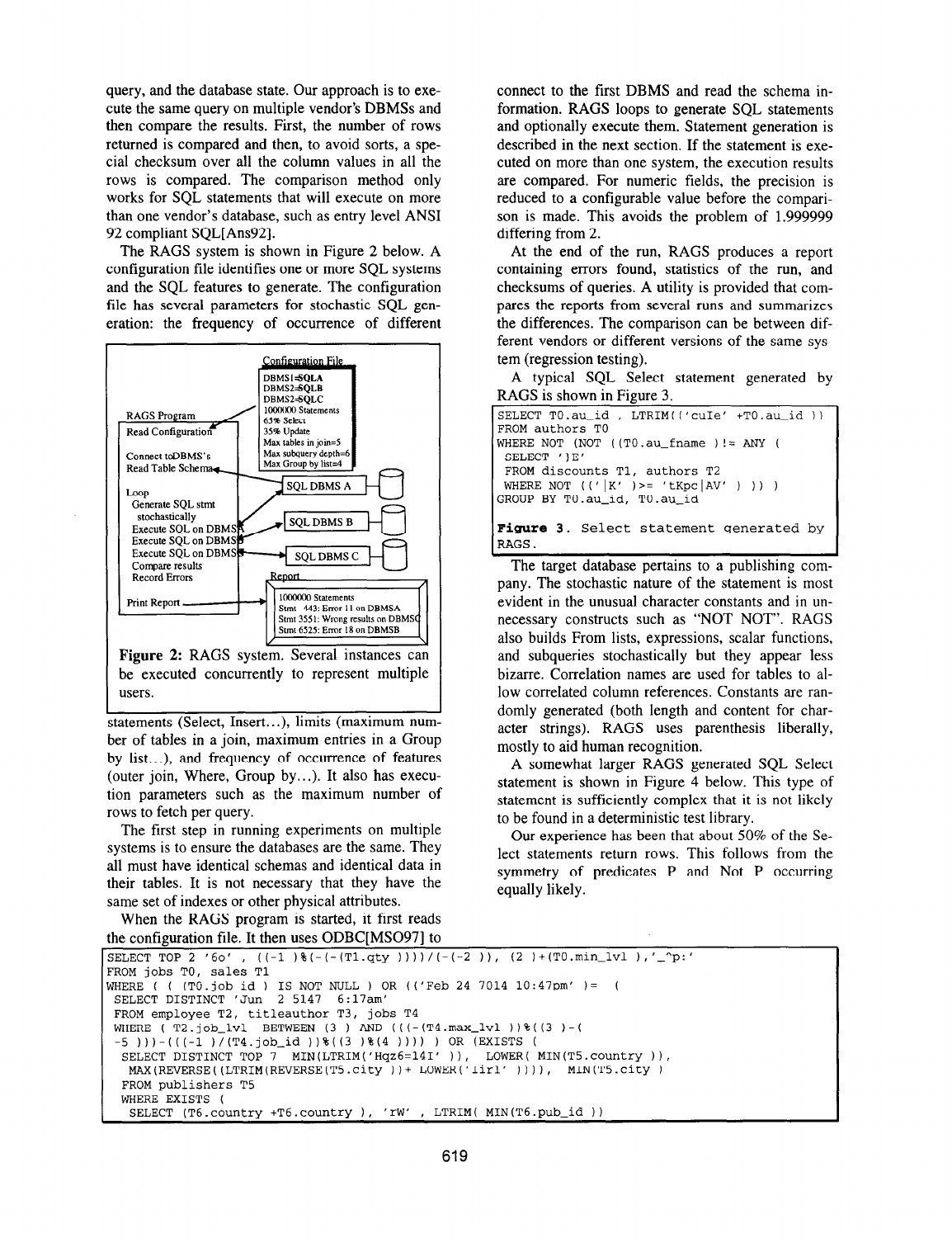```
FROM publishers T6, roysched T7
   WHERE ( ( NOT (NOT (('2NPTd7s' ) IN ((LTRIM('DYQ=a' )+'4Jk')A3oB' ), ( 
   'xFWU' +'616J:U-b' ), 'Q<D6_4s' , ( LOWER('B}^TK]'b' )+(" +'V;K2' )), 
   '\min?', 'v1=Jp2b@' )) ) AND (( EXISTS (
   SELECT TOP 10 T9.job_desc , -(-(T9.max_lvl )), '?[t\UGMNm
   FROM authors T8, jobs T9, authors TlO 
   WHERE ( (T10.zip) IS NULL ) OR (-(7)*(-(1))) BETWEEN (-( (7.10)(*) * (-3.0 ) * (T9.min_lv1 )) AND (T9.min_lv1 ) ) )) AND (NOT (( (T7.hirange ) IN (T7.hirange , -(T7.hirange ), -( 
  0 ), 1 , -(((-T7.hirange)))/(-(T7.hirange)))-(T7.royalty)),T7.1orange )) OR ((-2.0 )< ALL (
   SELECT DISTINCT TB.hirange 
   FROM roysched T8, stores T9, stores TlO 
   WHERE ( (1) + ((T8.royalty) * (-3) ) BETWEEN ((T8.hirange) * ((T8.hirange))/(-4 ))) AND (T8.hirange ) ) OR (NOT (( (T8.royalty )= TB.hirange ) OR (( 
   TB.hirange )< TB.lorange ) ) ) ) AND (Tg.stor-id BETWEEN (RTRIM( 
   T8.title_id )) AND ('?') ) )
  ) ) ) ) AND ((( RADIANS(T7.royalty ))/(-3 )) = -2 )
  GROUP BY -(-((T7.lorange )+(T7.lorange ))), T7.hirange, T6.country 
  HAVING -(COUNT ((1) * (4) )) BETWEEN (T7.hirange ) AND (-1.0 ) ) ) )) AND (EXISTS ( 
SELECT DISTINCT TOP 1 Tl.ord-date , 'Jul 15 4792 4:16am' 
FROM discounts T2, discounts T3 
WHERE (Tl.ord-date ) IN ('Apr 1 6681 1:42am' , 'Jul 10 5558 1:55Am' , 
Tl.ord-date ) 
ORDER BY 2, 1 ) ) 
Figure 4: RAGS generated SQL Select statement for the publishing company database. The
```
subqueries nest five deep and the inner queries reference correlated columns in the outer queries.

## 3 SQL Statement Generation

RAGS generates SQL statements by walking a stochastic parse tree and printing it out. Consider the SQL statement

```
SELECT name, salary + commission 
FROM Employee 
WHERE (salary > 10000) AND 
  (department = 'sales')
```
and the parse tree for the statement shown below in Figure 5. Given the parse tree, you could imagine a



program that would walk the tree and print out the SQL text. RAGS is like that program except that it builds the tree stochastically as it walks it.

RAGS follows the semantic rules of SQL by carrying state information and directives on its walk

down the tree and the results of stochastic outcomes as it walks up. For example, the datatype of an expression is carried down an expression tree and the name of a column reference that comprises an entire expression is carried up the tree.

RAGS makes all its stochastic decisions at the last possible moment. When it needs to make a decision, such as selecting an element for an expression, it first analyzes the current state and directives and assembles a set of choices. Then it makes a stochastic selection from among the set of choices and it updates the state information for subsequent calls.

On a 200Mhz Pentium RAGS can generate 833 moderate size SQL statements per second. The SQL statements average 12 lines and 550 bytes of text each. In one hour RAGS can generate 3 million different SQL statements - more than contained in the combined test libraries of all SQL vendors.

The starting random seed for a RAGS run can be specified in the configuration file. This allows a given run to be repeated without saving the SQL text. If the starting seed is not specified, RAGS obtains a seed by hashing the time of day.

This section contains examples of RAGS tests on a very small database (less that 4KB).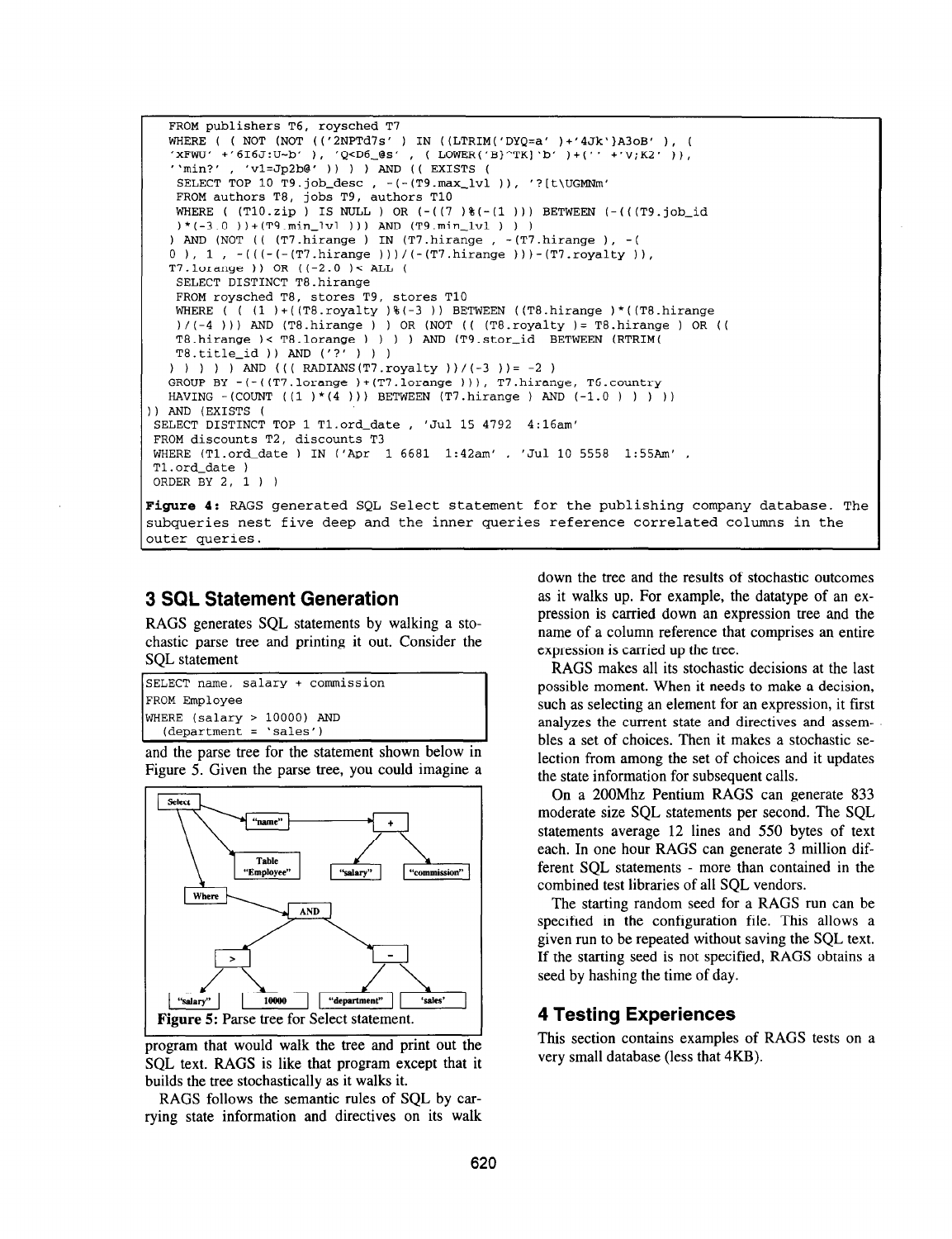### 4.1 Multi-user Test

The results of a 10 concurrent user test are shown in Figure 6 below. Each user ran RAGS and generated a mix of Select, Insert, Update, and Delete statements.

| Item                                                | Number |
|-----------------------------------------------------|--------|
| Number of clients                                   | 10     |
| <b>Total number of statements</b>                   | 25000  |
| <b>Statements per transaction</b>                   | 1 to 9 |
| <b>Execution with no errors</b>                     | 21518  |
| Errors expected:                                    |        |
| <b>Deadlock victim</b>                              | 2715   |
| Arithmetic error                                    | 553    |
| <b>Character value too long</b>                     | 196    |
| <b>Errors not expected (bugs)</b>                   |        |
| Error code 1                                        | 13     |
| Error code 2                                        |        |
| Figure 6. RAGS output for 10 clients executing 2500 |        |
| statements each on one system.                      |        |

Each of the 10 clients executed 2500 SQL statements in transactions that contained an average of 5 statements, Errors expected in random expressions include overflow and divide by zero. 86.1% of the statements executed without error, 13.8% had expected errors and 0.07% indicated possible bugs (18 occurrences of 2 different error codes).

#### 4.2 Comparison Tests

The results of a comparison test between four systems are shown in Figure 7. The same 2000 random Select statements were run on each system. The numbers in each column reflect how that system's output compared to the output of the other three systems. The Comparison Case column enumerates the cases, with the dark circle representing the system of interest. The shaded ovals contain identical outputs. For example, the 15 in row 4 under system SYSB

means that, for 15 statements, SYSB got the same output as one other system and the remaining two systems each got different outputs (or errors). Counts in row 5, where the specified system got a unique answer, are likely bugs.

#### 4.3 Automatic Statement Simplification

When a RAGS generated statement caused an error, the debugging process was difficult if the statement was complex, such as in Figure 4. It was discovered that the offending statement could usually be vastly simplified by hand. The simplification involved removing as many elements of the statement as possible, while preserving the raising of the original error message (note that the simplified statement is not necessarily equivalent to the original statement).

The simplification process itself was tedious so RAGS was extended to simplify the statement automatically. The RAGS simplified version of the statement in Figure 4 is shown in Figure 8.

To simplify a statement, RAGS walks a parse tree for the statement and tries to remove terms in expressions and certain clauses (Where and Having). This simplification algorithm was found to be very effective so it was not extended. For example, RAGS does not attempt to remove elements in the Select, Group by, or Order by lists

## 4.4 Visualization

To investigate the relationship between two metrics, such as statement execution times on two systems, a set of sample pairs is collected and analyzed.

RAGS presents an opportunity to scale up the size of such samples by several orders of magnitude. Not only does the scale up allow one to better analyze the relationship mathematically, it also allows one to plot